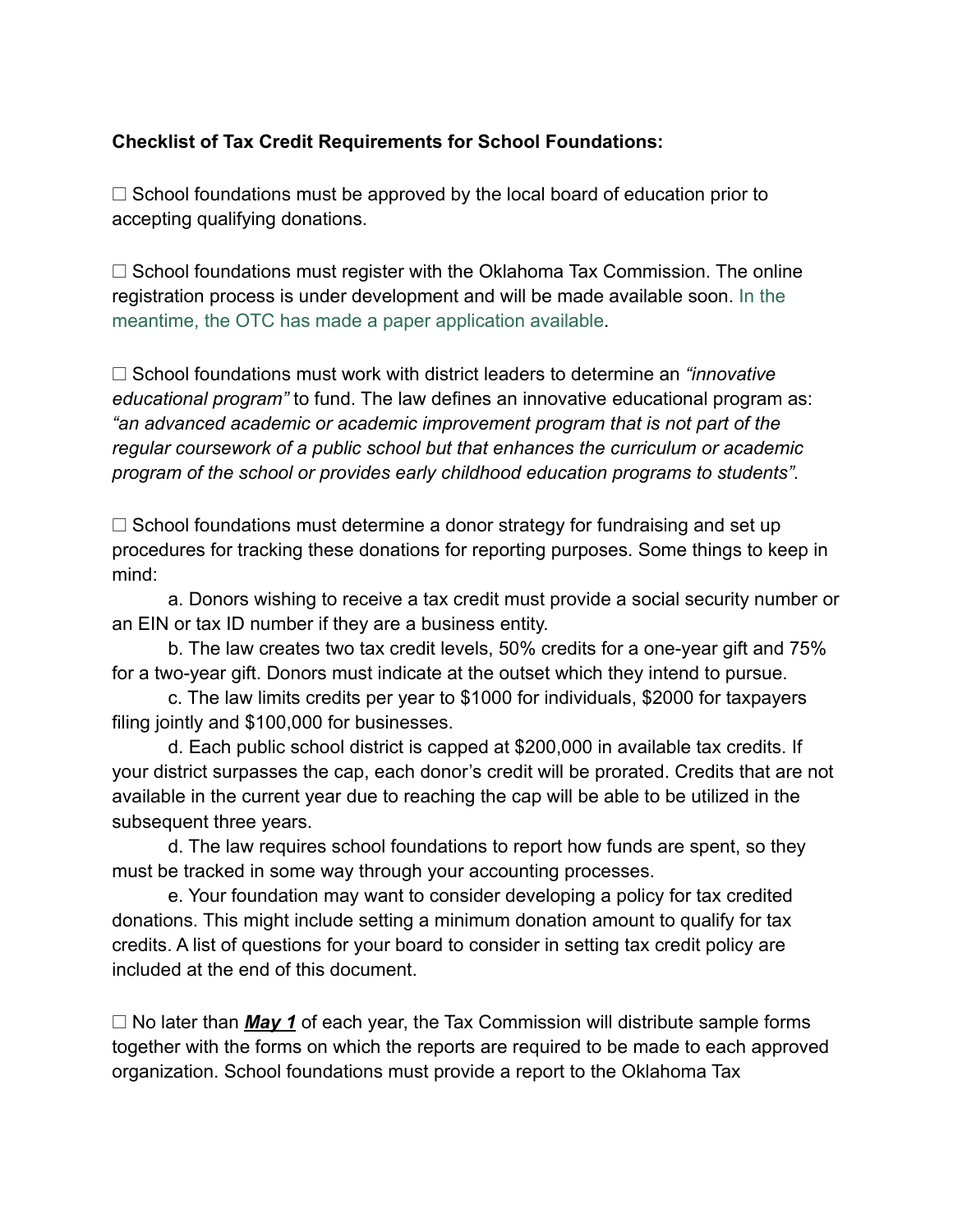Commission by *January 10* each year with information on contributions accepted during the tax year.

 $\Box$  School foundations must notify donors of the annual statewide tax credit cap at least once per year. This cap is \$25 million in tax credits for public schools, with a \$200,000 cap per school district.

 $\Box$  The Oklahoma Tax Commission will publish the percentage of the contribution made in the previous year that may be claimed as a credit by contributors by *February 15* each year. School foundations are required to inform donors of this amount.

 $\Box$  School foundations must report to the Oklahoma Tax Commission and publish on the organization's website the following by *September 1* of each year:

a. the name of the innovative educational program or programs and the total amount of the grant or grants made to those programs during the immediately preceding school year,

b. a description of how each grant was utilized during the immediately preceding school year and a description of any demonstrated or expected innovative educational improvements,

c. the names of the public school and school districts where innovative educational programs that received grants during the immediately preceding school year were implemented,

d. where the organization collects information on a county-by-county basis, and

e. the total number and total amount of grants made during the immediately preceding school year for innovative educational programs at public school by each county in which the organization made grants.

The information required will be submitted on a form provided by the Tax Commission. No later than *May 1* of each year, the Tax Commission will annually distribute sample forms together with the forms on which the reports are required to be made to each approved organization. The Tax Commission shall not require any other information be provided by an organization.

 $\Box$  School foundations must submit an audited financial statement along with information detailing the benefits, successes or failures of the programs funded to the Oklahoma Tax Commission, the President pro Tempore of the Senate, and the Speaker of the House by *December 31, 2022*, and then once every *four* years.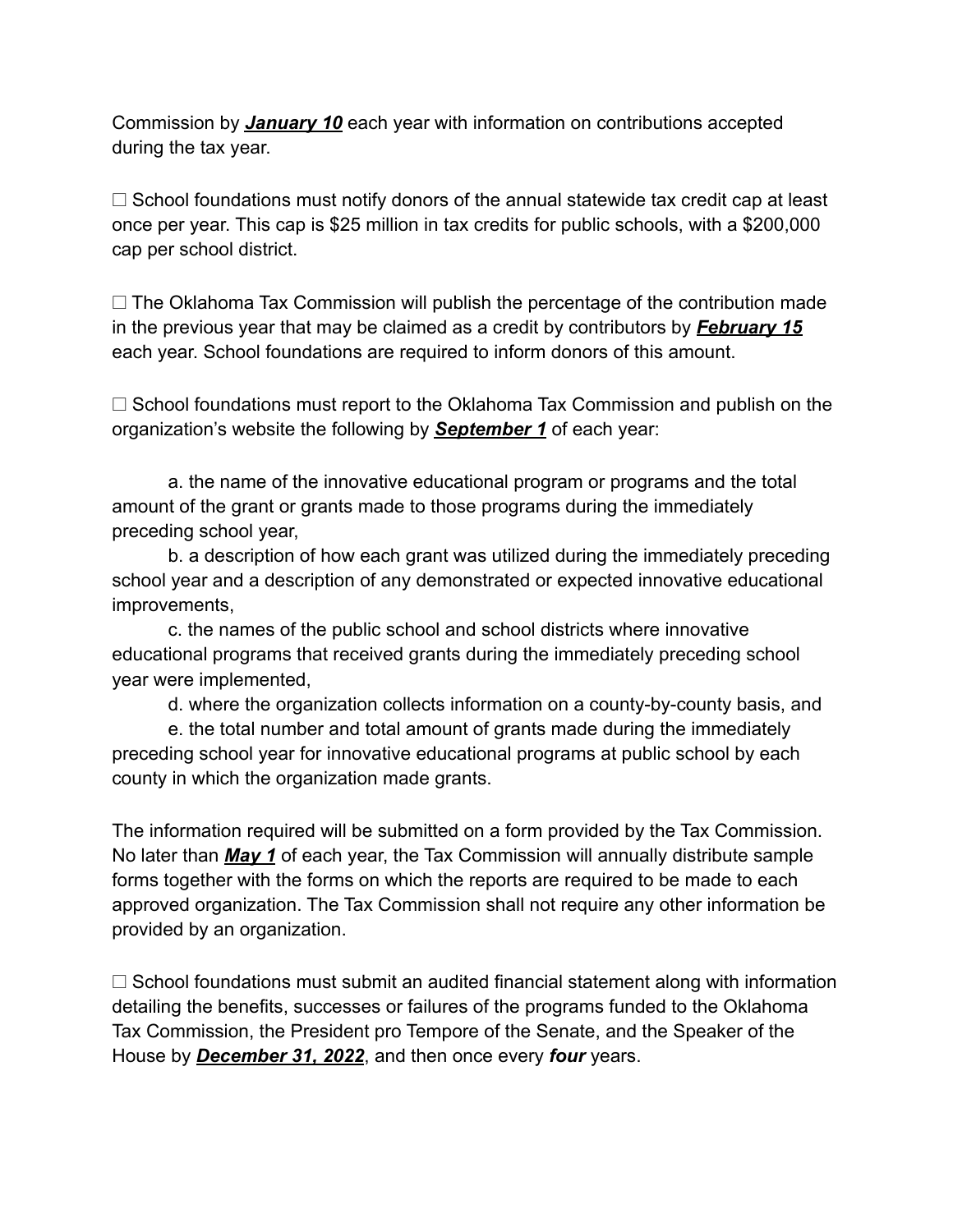## **Breakdown of Calendar Year Deadlines:**

January 1, 2022: Law allows public school foundations to begin accepting tax credit eligible donations. School foundations must obtain school board approval and register with the Oklahoma Tax Commission before accepting tax credit eligible donations. *School foundations may be required to renew this registration annually.*

May 1, 2022 (and annually thereafter): The Tax Commission is required by law to distribute sample reporting forms to approved organizations.

December 31, 2022 (and every four years thereafter): School Foundations must submit an audited financial statement along with information detailing the benefits, successes or failures of the programs funded. These reports must be sent to the Oklahoma Tax Commission, the President pro Tempore of the Senate, and the Speaker of the House. This must be done every four years going forward.

January 10, 2023 (and annually thereafter): School foundations must provide a report to the Oklahoma Tax Commission with information on tax credit eligible contributions accepted during the tax year.

February 15, 2023 (and annually thereafter): The Oklahoma Tax Commission will publish the percentage of the contribution made in the previous year that may be claimed as a credit by contributors. School Foundations are required to inform donors of this amount.

September 1, 2023 (and annually thereafter): School Foundations must provide the required Tax Commission report and post the same reporting requirements to their website.

## **Questions to Consider:**

The ability to grant tax credits under the revised Oklahoma Equal Opportunity Education Scholarship Law is an opportunity school foundations should certainly consider pursuing. However, foundations are wise to carefully consider their capacity to meet the requirements of the law, as well as a plan for how to secure, process and report tax credit eligible donations. The bullet points below represent common school foundation concerns and questions to consider and are organized by topic.

**Capacity:** Do you have adequate foundation staff or volunteer capacity (time, ability, resources) to successfully manage this program?